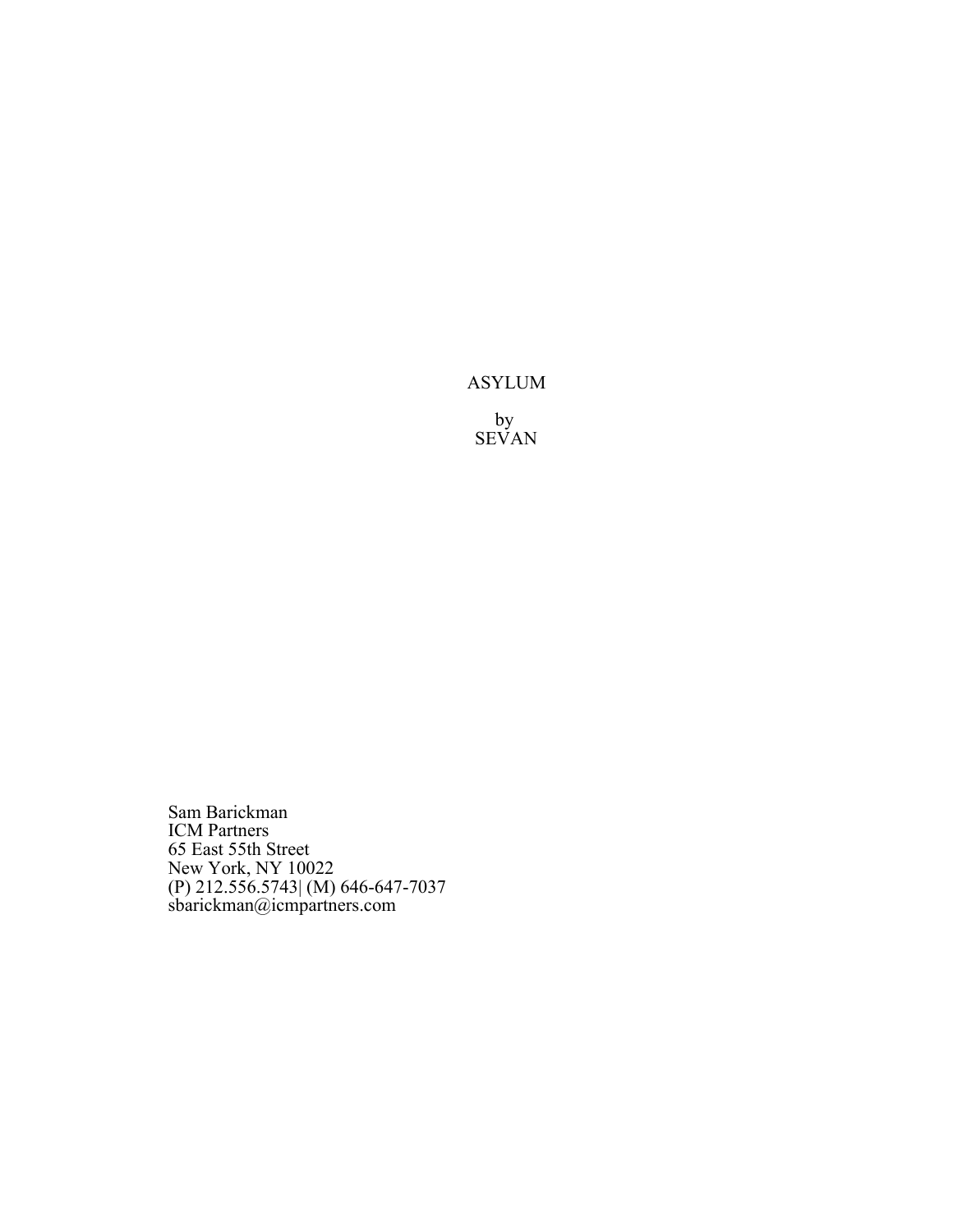## **Asylum** by SEVAN

#### **CHARACTERS**:

**LYNN** - 50s/60s, white, no-nonsense and thinks she's doing good. **MIKE** - 30s, white, asylum liaison, congenial to a fault **MOHAMMED** - 19, Syrian, affable refugee

**TIME**: Now **PLACE**: North London

> *The living room of LYNN's house. Afternoon. LYNN paces. MIKE sits. The former is tense. The latter is quietly anxious.*

| Inconvenient.                                         | <b>LYNN</b> |
|-------------------------------------------------------|-------------|
| I know.                                               | <b>MIKE</b> |
| Inconvenient is what it is, Mike.                     | <b>LYNN</b> |
| I agree.                                              | <b>MIKE</b> |
| Can't it be put off?                                  | <b>LYNN</b> |
| It could.                                             | <b>MIKE</b> |
| Until I'm back from my holiday.                       | <b>LYNN</b> |
| At which point he's likely to get lost in the system. | <b>MIKE</b> |
| And no one else is available?                         | <b>LYNN</b> |
| You were eager.                                       | <b>MIKE</b> |
|                                                       | <b>LYNN</b> |

I know.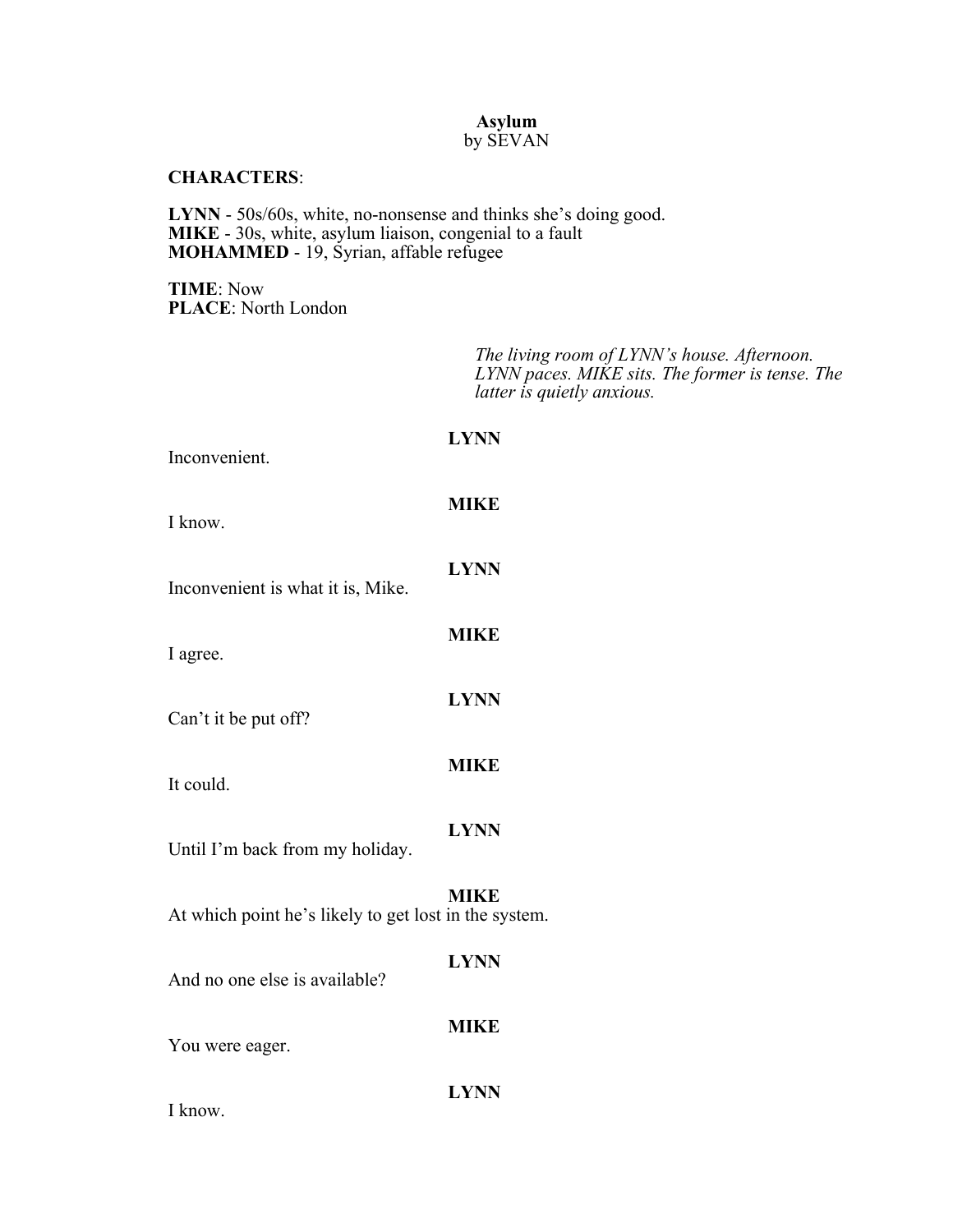## **MIKE**

If you've changed your mind -

**LYNN**

I haven't.

## **MIKE**

No one would think less / of you -

**LYNN** Of course they wouldn't how ridiculous -

*She paces.*

## **LYNN**

But my holidays. I can't very well cancel.

**MIKE**

You'd have a few days to get situated at least.

**LYNN**

And you had a few months to sort this out for me sooner.

## **MIKE**

Waiting lists, eh?

**LYNN**

And now I'm meant to leave a stranger in my house and take off for a week so then I could come back to - what? - the roof missing?

**MIKE** He's a refugee, Ms. Driscoll. **LYNN** I know. **MIKE** A youth in crisis. **LYNN** I am aware.

## **MIKE**

Not a troubled youth with a criminal past.

*She paces.*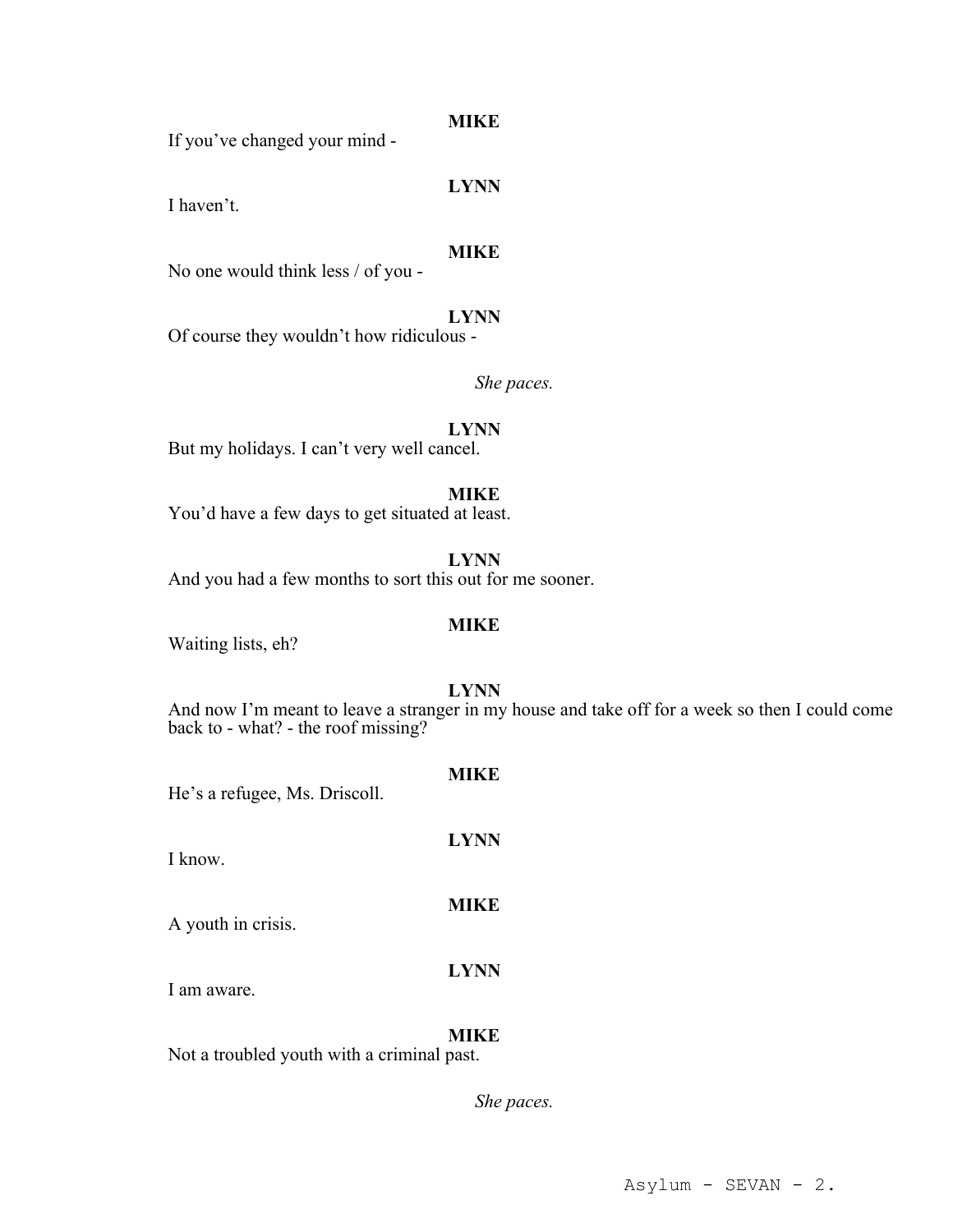## **MIKE**

I'm happy to pop in every day and check on things so you can enjoy your holiday.

#### **LYNN**

And have that good deed on my conscience - no thank you.

#### **MIKE**

Three days really is more than enough time to figure out if you two will get on.

## **LYNN**

Who's worried about getting on? I'm not his caretaker. He's a lodger.

#### **MIKE**

Yes. In a way. But it's helpful for asylum seekers to feel like they are a part of something early on to make their transition to living in the city much easier.

#### **LYNN**

Am I meant to be his tour guide as well?

#### **MIKE**

After everything they've been through we've found that / the best way -

## **LYNN**

I know what they've been through, Mike. For God's sake. I read the papers. I've seen the news. Dead bodies in camps. Mothers selling their babies. And that little boy washing up on the shore like that. I mean that was the limit. And what? I just write a letter to my stuffy MP? That wasn't going to cure my anxiety about not being able to do anything.

#### **MIKE**

And it's people like you that make our lives easier and their lives better because you're right.

#### **LYNN**

Unlike those smug bastards clicking like on all those Facebook campaigns thinking they can change the world from behind a computer. Please.

#### **MIKE**

Exactly. Collective outrage only accomplishes so much. Which brings us right back around to Mohammed.

That's his name.

#### **MIKE**

**LYNN**

Yes.

## **LYNN**

Really?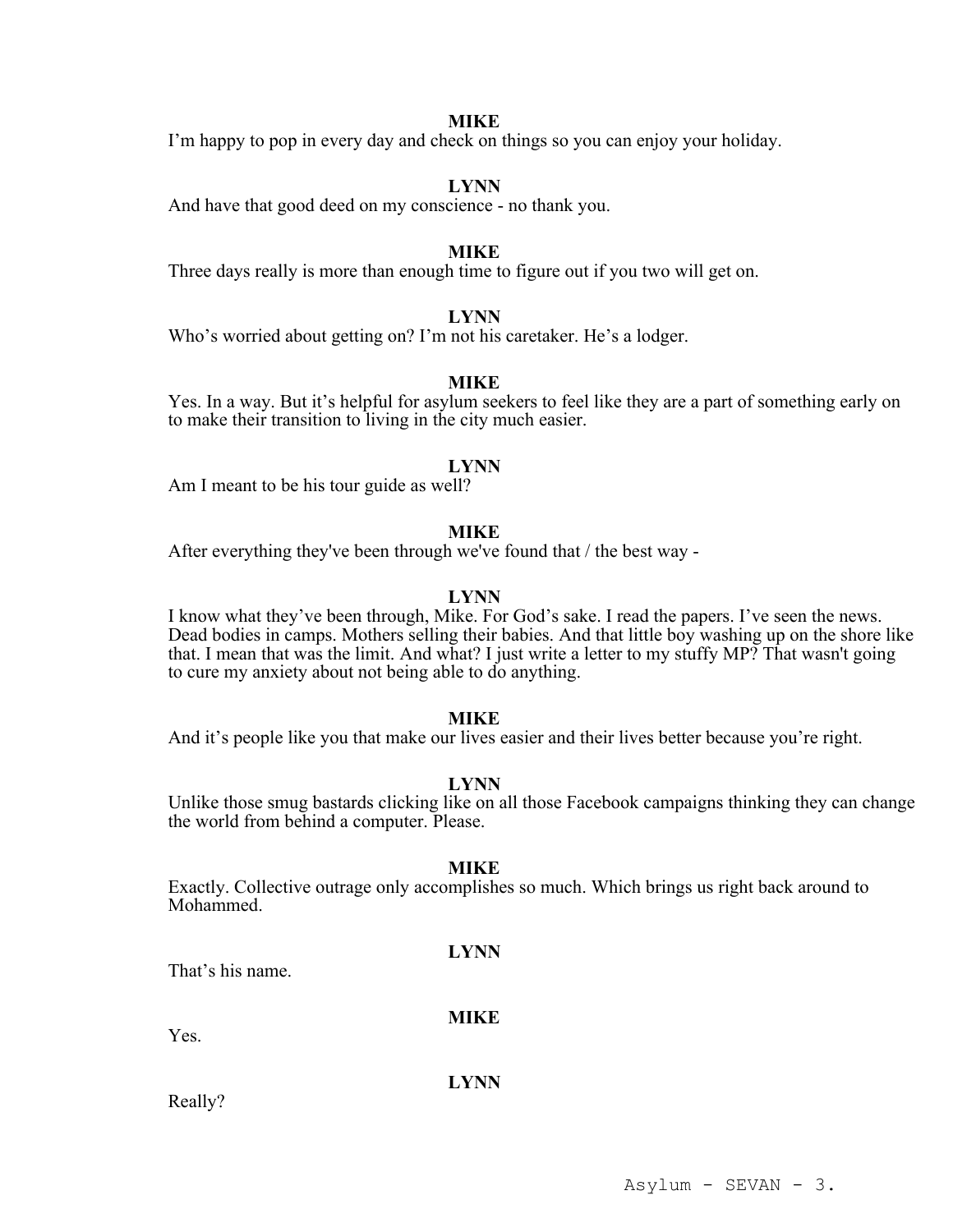# **MIKE**

Yes. Why?

#### **LYNN**

Nothing, Just - I mean I know it's a popular name for them - but it does cause problems I'm sure. In some circles.

#### **MIKE**

What's in a name, eh?

# **LYNN**

Oh yes of course. You're right.

## **MIKE**

Look, no pressure - no obligation. Nothing to weigh on your conscience. We'll do whatever we can on our end. But why don't you have a quick chat and see how you get on?

#### **LYNN**

What now?

## **MIKE**

He is just outside.

**LYNN**

Outside? This whole time? You've left him outside?

## **MIKE**

Well - in the car. Just in case.

## **LYNN**

My god you left him outside this whole time?

**MIKE** He has my iPhone. Angry Birds Star Wars just came out.

Sorry?

# **MIKE**

**LYNN**

**LYNN**

He's alright.

What an ambush.

## **MIKE**

That's not how I planned it.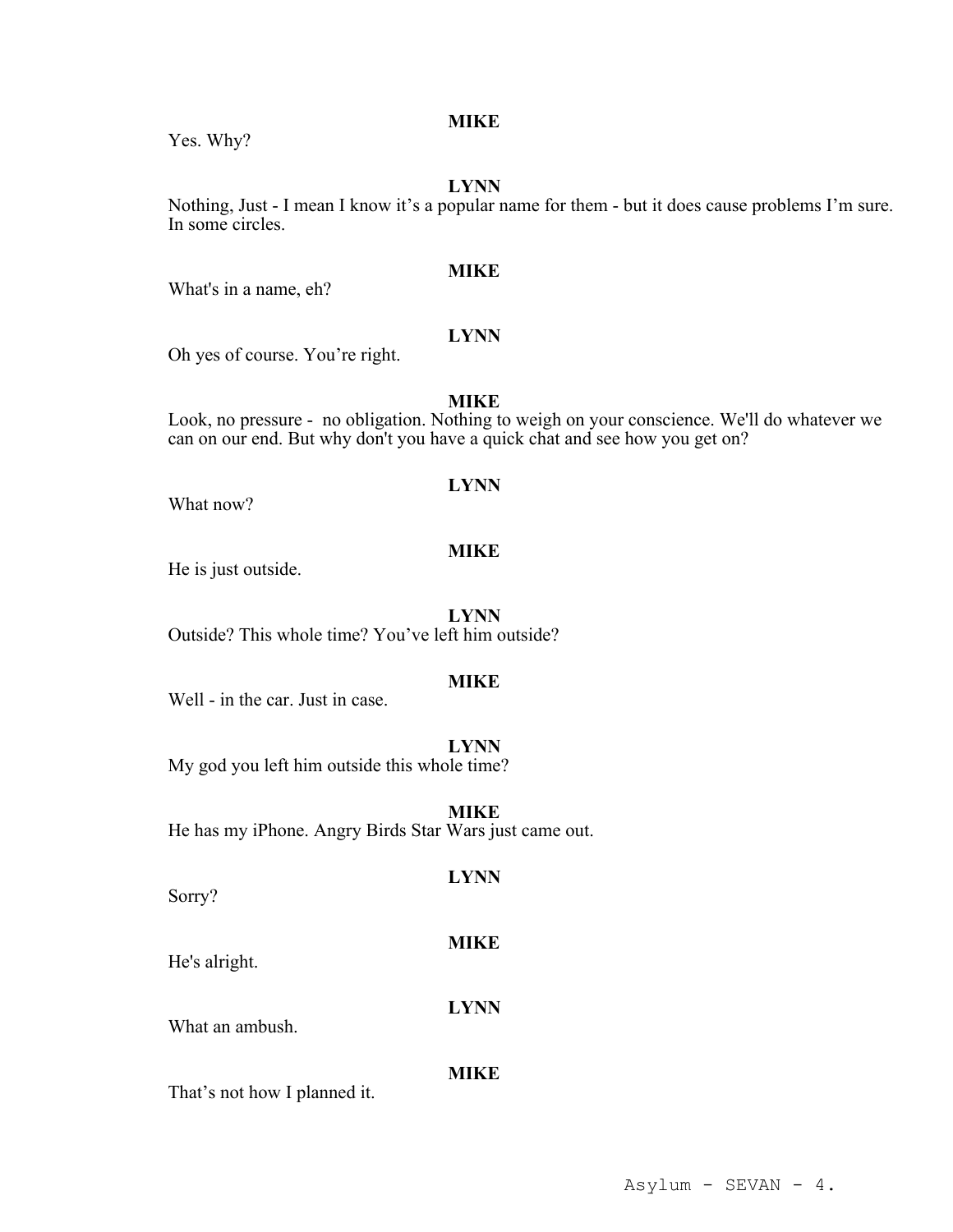Then why on earth -

**MIKE** Because of his parents political involvement in the crisis.

#### **LYNN**

Ah - fighters I take it.

## **MIKE**

They all are.

**LYNN** Of course of course. Well - I mean - we can't have the poor boy sitting out there in this heat.

#### **MIKE**

The air-con is on.

**LYNN** That's not an excuse to be impolite. Bring him in.

#### **MIKE**

Are you sure?

#### **LYNN**

No - but ambush, Mike. Ambush.

*MIKE exits out and LYNN paces and mutters to herself in disbelief. We hear a car door open and shut. It takes longer than you would expect for them to re-enter.*

*MIKE ushers in MOHAMMED who isn't coming off as shy or scared, but eager and excited.*

## **MIKE**

Ms. Driscoll - please meet /

## **MOHAMMED**

(going up to LYNN with this hand out)

Hello. My name is Mo7ammed. Thank you so much for meeting with me. Your house is very lovely on outside. And Mike - he tell me you are also very lovely. So I am Mo7ammed and you are Lynn, yes?

#### **LYNN**

Ms. Driscoll. My name is Ms. Driscoll.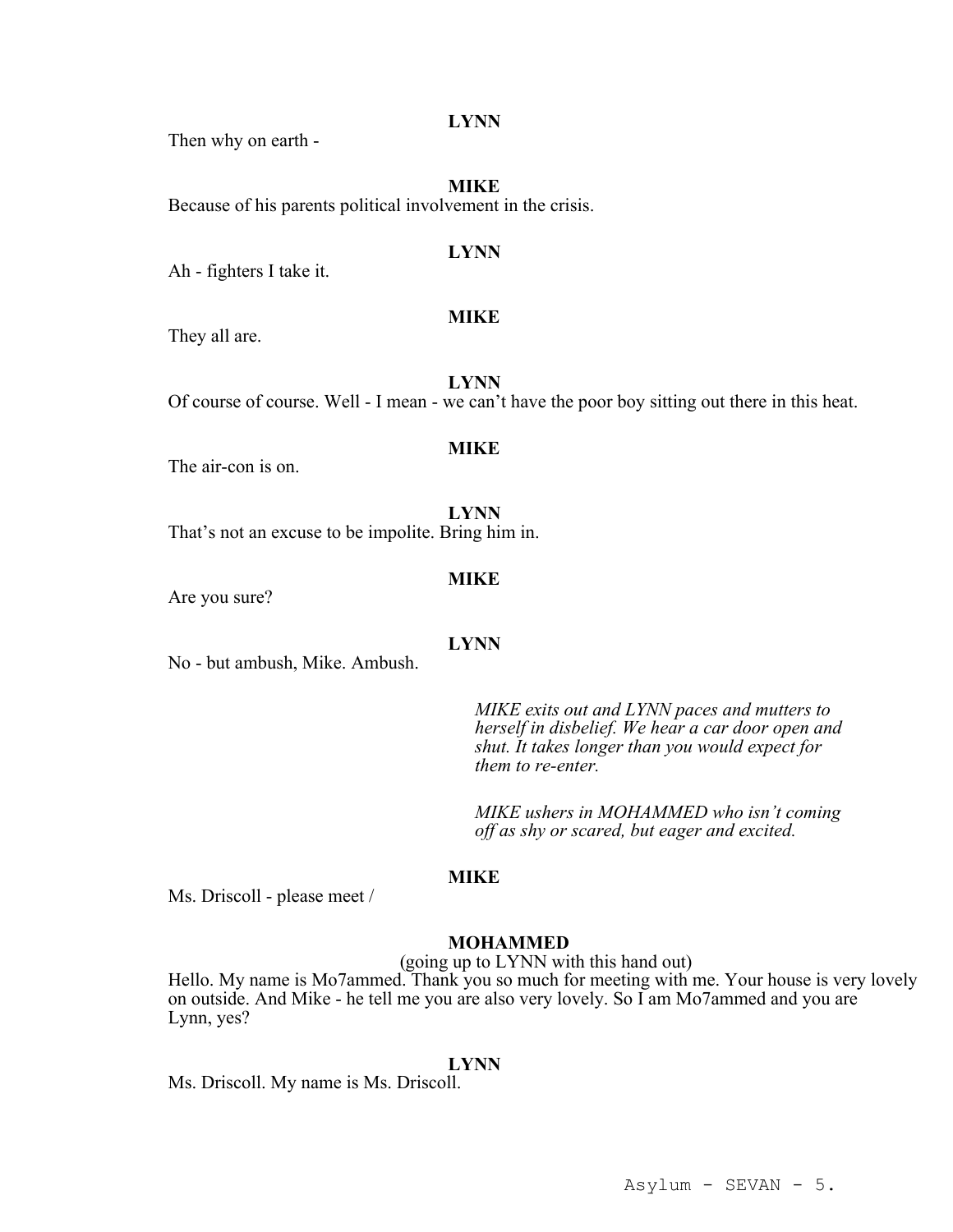Oh - ok - Hello Ms. Driscoll. I am Mo7ammed.

**LYNN** Yes you said as much. Nice to meet you Mohammed.

## **MOHAMMED**

(emphasizing the 'h' (7) sound) No no - Mo7ammed. 7ammed. 7. 7. It is difficult sound.

## **LYNN**

MoKHammed.

#### **MOHAMMED**

You'll improve. I'll teach. I'll help.

## **MIKE**

Why don't I leave you both to it?

## **LYNN**

Are you sure? You're welcome to stay.

## **MOHAMMED**

Yes, Mr. Mike you can stay.

#### **MIKE**

I need to make a few phone calls anyway. You two get to know one another.

*MIKE and MOHAMMED exchange a quick look that LYNN misses before MIKE exits.*

#### **MOHAMMED**

You have a very lovely home.

### **LYNN**

You've said.

## **MOHAMMED**

Outside and inside.

#### **LYNN**

Well there's more than this one room.

## **MOHAMMED**

I know I can see from outside. I am sure it is lovely everywhere inside.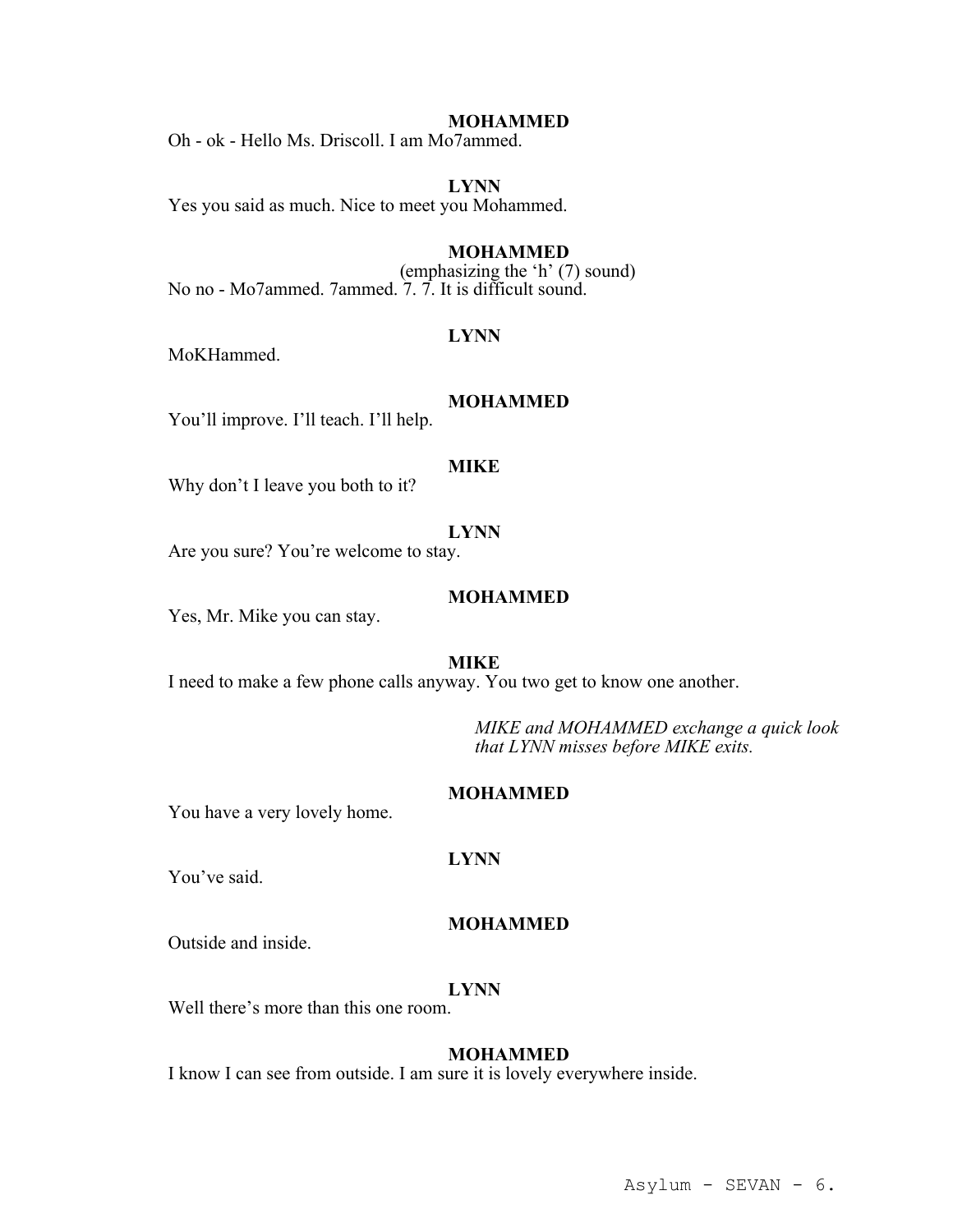It is. Can I offer you tea? Coffee? A biscuit?

## **MOHAMMED**

No thank you. Mike and I had McNuggets earlier.

#### **LYNN**

I hope your trip over wasn't too tiring.

## **MOHAMMED**

(very matter-of-fact and somewhat quickly)

It was fine. My uncle paid smugglers to take me by truck across the desert and then I crossed the sea to Italy and police eventually found me and sent me to Calais. And then after 5 months I couldn't stay anymore - it is not a good place Ms. Driscoll - not a good place - so I find an empty truck and I climb inside the space where the wheel is? Behind the axle? I was there for almost 2 hours - it was so cold I thought I would die. The driver stopped for petrol and I jump out and hide behind some trees. When the driver leaves I go into the petrol-station and I'm SO happy because the man behind the counter is Muslim like me! He tells me to go to police station and register with Home Office and they take me and they give me some money every week until they decide where I should go and now I am here and you are so kind and so generous to let me stay until I know where the universe will send me next.

## **LYNN**

#### **MOHAMMED**

. . .

. . .

#### **LYNN**

I meant your trip from the centre.

#### **MOHAMMED**

Oh.

#### **LYNN**

But the rest was informative.

#### **MOHAMMED**

**MOHAMMED**

Oh. Oh! I'm so sorry I thought you meant my whole trip. So stupid!

#### **LYNN**

Hiding behind a wheel?

Yes.

**LYNN**

I didn't think that was possible.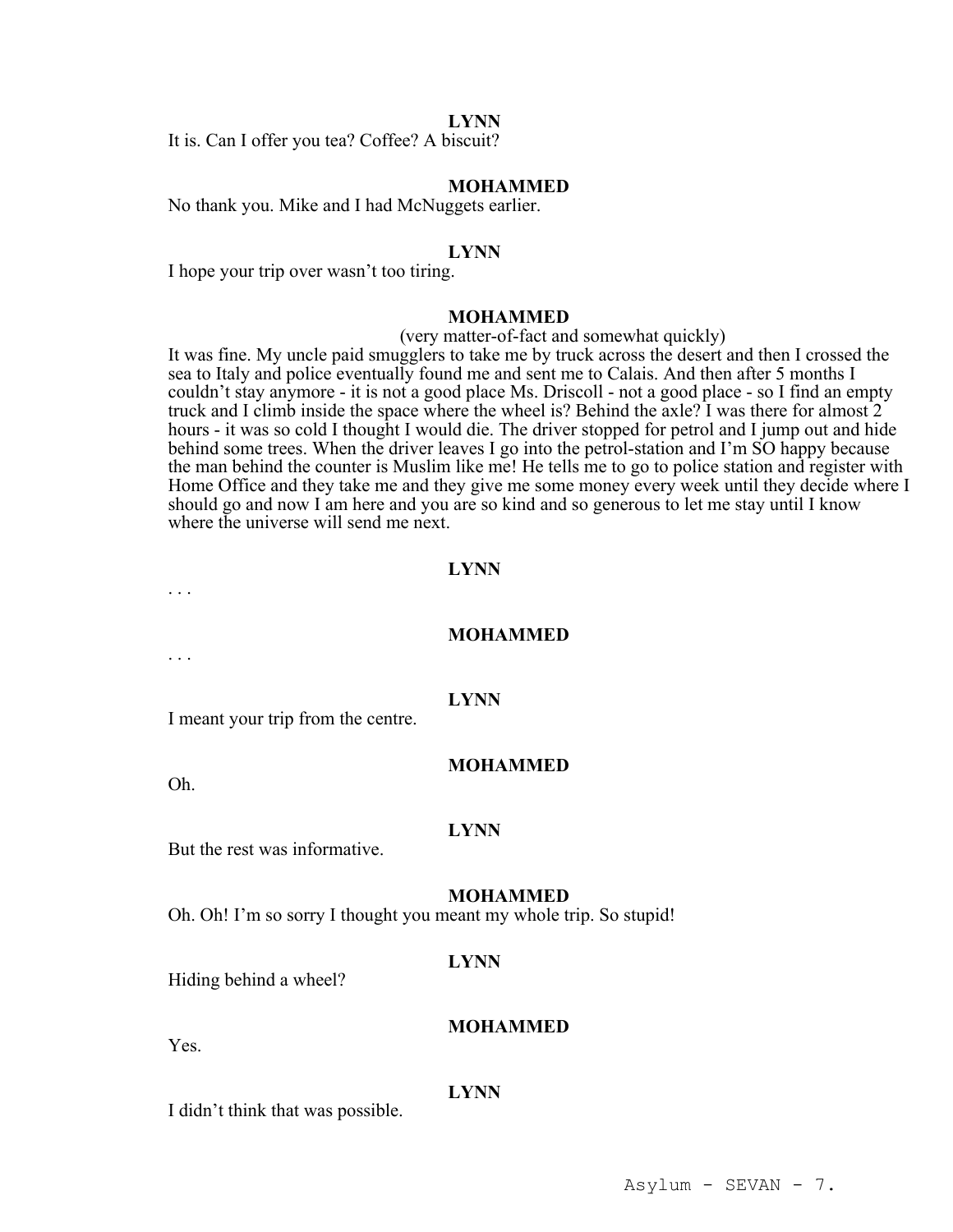I have strong hands. And arms.

## **LYNN**

A lot of manual labour back at home?

# **MOHAMMED**

(confused)

No.

. . .

# **LYNN**

#### **MOHAMMED**

. . .

#### **LYNN**

**LYNN**

Are you hungry? I'm afraid I don't have much in the way of food as I was meant to be on holiday in a few days. Well - I MEAN to be I should say.

#### **MOHAMMED**

Are you going somewhere fun?

Somewhere with sun.

*He chuckles.*

**LYNN**

Sorry?

**MOHAMMED**

Fun - sun - like a poem.

Quite.

## **MOHAMMED**

Please let me make you lunch.

## **LYNN**

**LYNN**

That won't be necessary.

## **MOHAMMED**

I have to - for your kindness. Special food. My mother's recipe.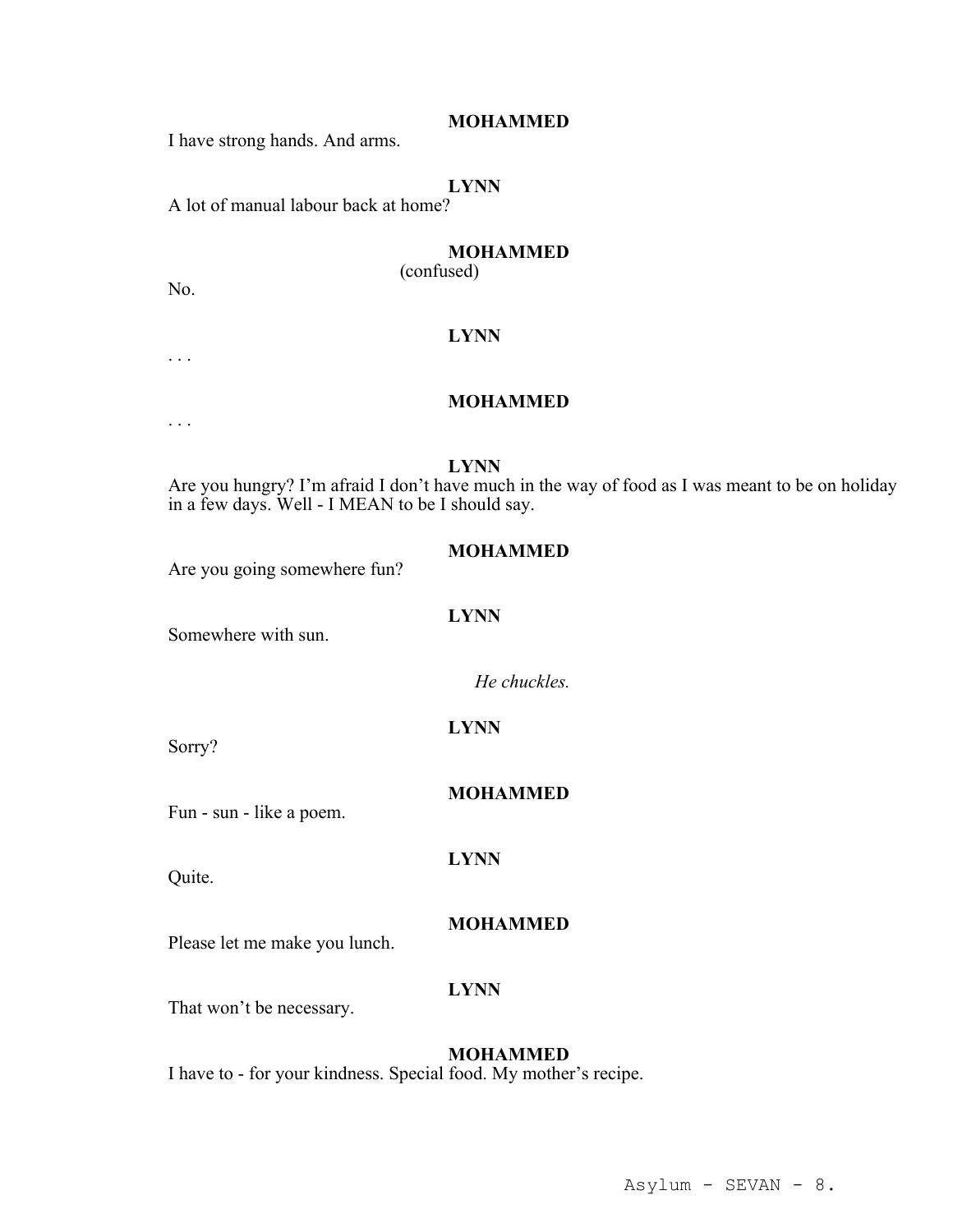No / reallly that's -

## **MOHAMMED**

Minced lamb, onions, tomatoes, chilli and some yoghurt on the side.

#### **LYNN**

That does sound delicious but -

## **MOHAMMED**

Ok I go to store with Mike and I use my allowance to make you special food.

## **LYNN**

Mokhammed Mokhammed stop.

## **MOHAMMED**

Mo7ammed. Mo7ammed.

**LYNN** How about I stick to Mohammed and I can practice in private.

## **MOHAMMED**

As you wish of course.

## **LYNN**

I appreciate the lunch offer but it's not neceesary, truly.

## **MOHAMMED**

**MOHAMMED**

Ok another time.

## **LYNN**

**LYNN**

You are very nice.

Sure - fine - another time.

Thank you.

**MOHAMMED**

A very nice lady.

## **LYNN**

Yes - thank you.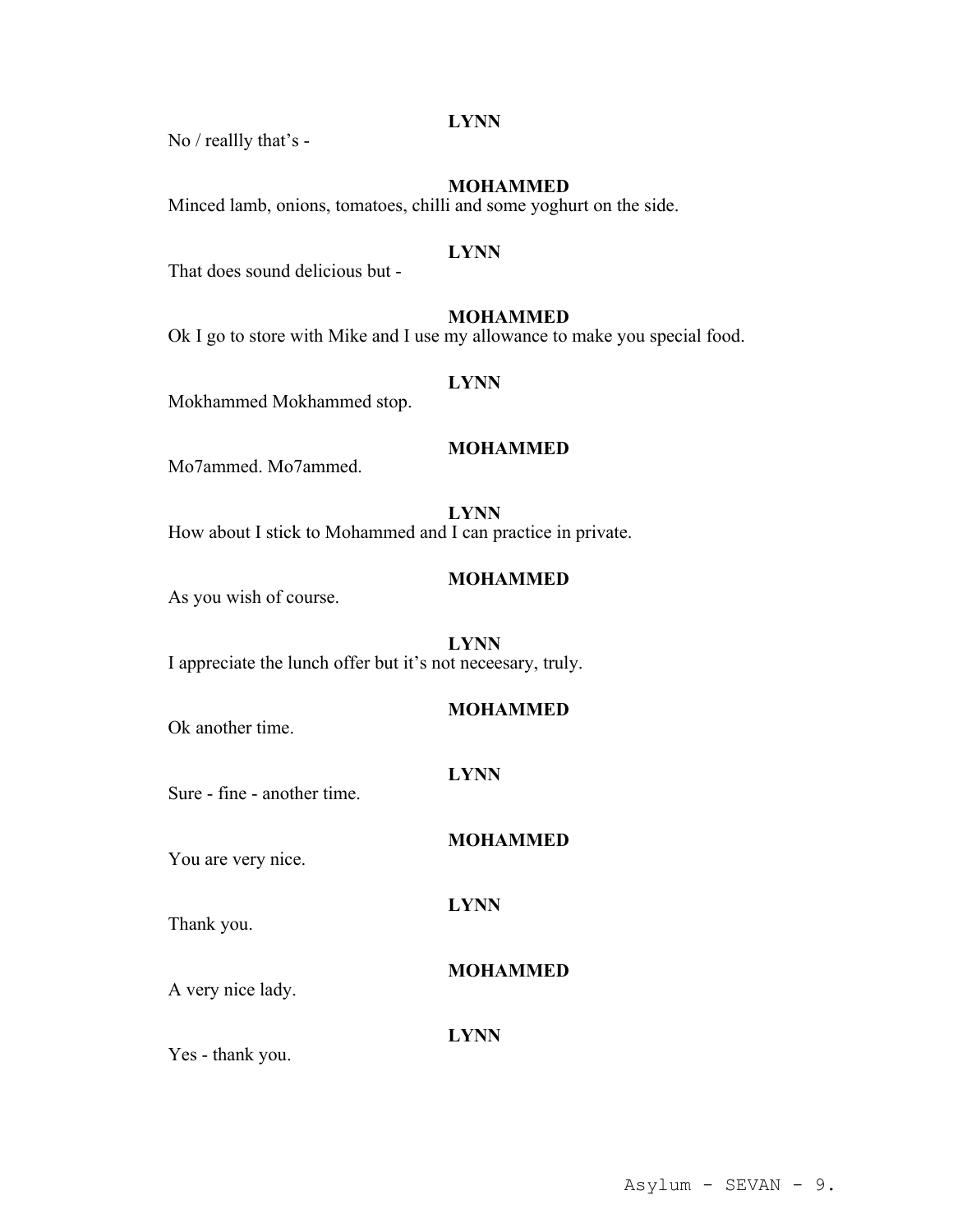You remind me of my mother. You both have kind eyes. I will treat you like my mother - with the same respect and affection.

## **LYNN**

No you won't you will treat like what I am - your landlady. And you are my lodger.

## **MOHAMMED**

Oh. And how is that?

## **LYNN**

Affection not needed. Respect appreciated. And basically keep out of my way.

#### **MOHAMMED**

Oh. Ok. May I still make you lunch or dinner some time?

## **LYNN**

Sure.

# **LYNN**

. . .

#### **MOHAMMED**

. . .

#### **LYNN**

Shall we get your bags from the car?

## **MOHAMMED**

I just have this backpack.

#### **LYNN**

Well, where are your clothes?

## **MOHAMMED**

(pointing to what he is wearing.)

Here.

## **LYNN**

Surely you have a change or two.

## **MOHAMMED**

Just one more - in this backpack.

#### **LYNN**

They didn't give you anymore than that?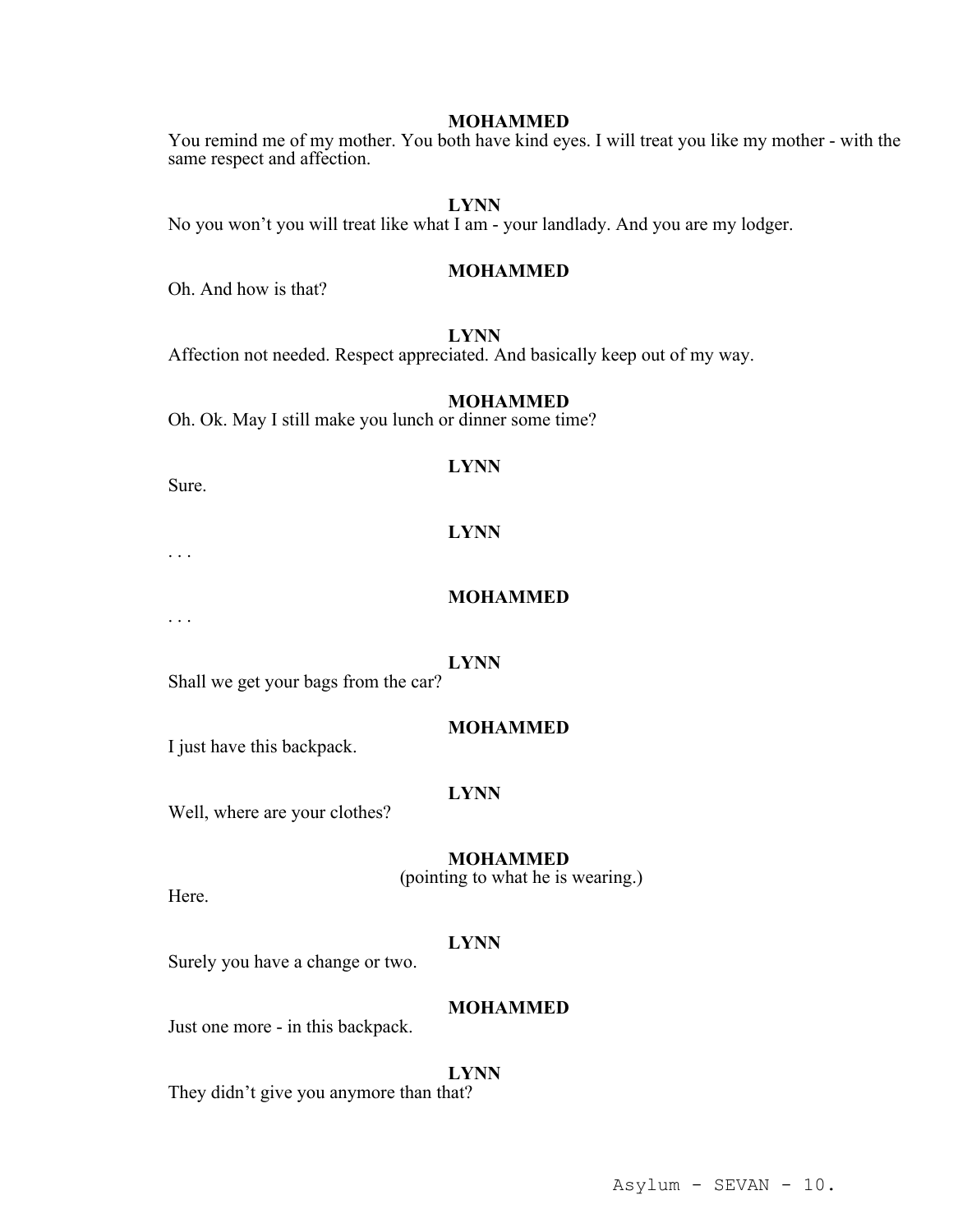Ridiculous to treat refugees like that.

#### **MOHAMMED**

**MOHAMMED**

I'm not a refugee.

## **LYNN**

(he tries to object but she doesn't catch him) Asylum seeker then - disgraceful. I'm afraid I don't have much here as I only had one daughter -

#### **MOHAMMED**

Oh is she here too? Is she my age?

## **LYNN**

. . .she's away at Uni...anyway, we'll have to sort something out - maybe a charity shop or some donations from the neighbours.

#### **MOHAMMED**

Thank you.

#### **LYNN**

Now you are aware that I'll be leaving.

#### **MOHAMMED**

No. When? Why?

## **LYNN**

The holiday?

#### **MOHAMMED**

Oh yes! Sorry! Fun and Sun. When do you leave?

**LYNN**

In three days, which as I am sure you can imagine is quite -

## **MOHAMMED**

Inconvenient.

#### **LYNN**

Yes - thank you!

## **MOHAMMED**

But don't worry I can take care of everything.

Asylum - SEVAN - 11.

No.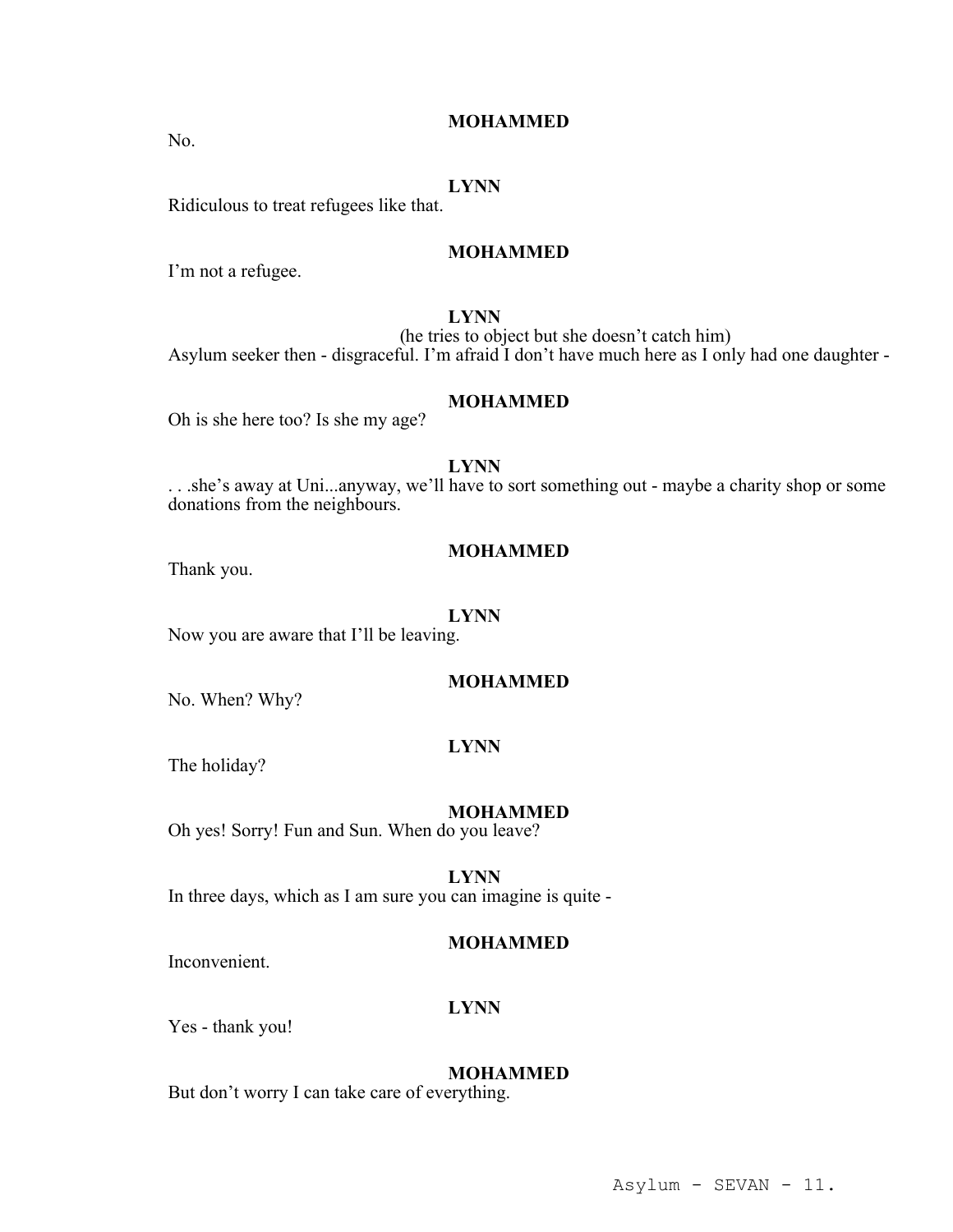Well now I'm not sure that -

#### **MOHAMMED**

Please trust me I look after everything. I have great hearing and eyesight. I will treat this place like my home - oh may I do that as well? Is that what lodgers do?

#### **LYNN**

Yes - in their parts of the house.

#### **MOHAMMED**

Ok so you tell me which parts are mine and I will protect.

#### **LYNN**

They won't be yours as in you own them.

## **MOHAMMED**

I know. I know this.

## **LYNN**

I just want to be clear this isn't a permanent solution.

## **MOHAMMED**

I know.

#### **LYNN**

But you should make yourself at home.

## **MOHAMMED**

But it won't be my home.

#### **LYNN**

It's a grey area as a lodger isn't it?

### **MOHAMMED**

I don't know.

It is.

**MOHAMMED**

**LYNN**

**LYNN**

Do you not want me in your home?

It's not that.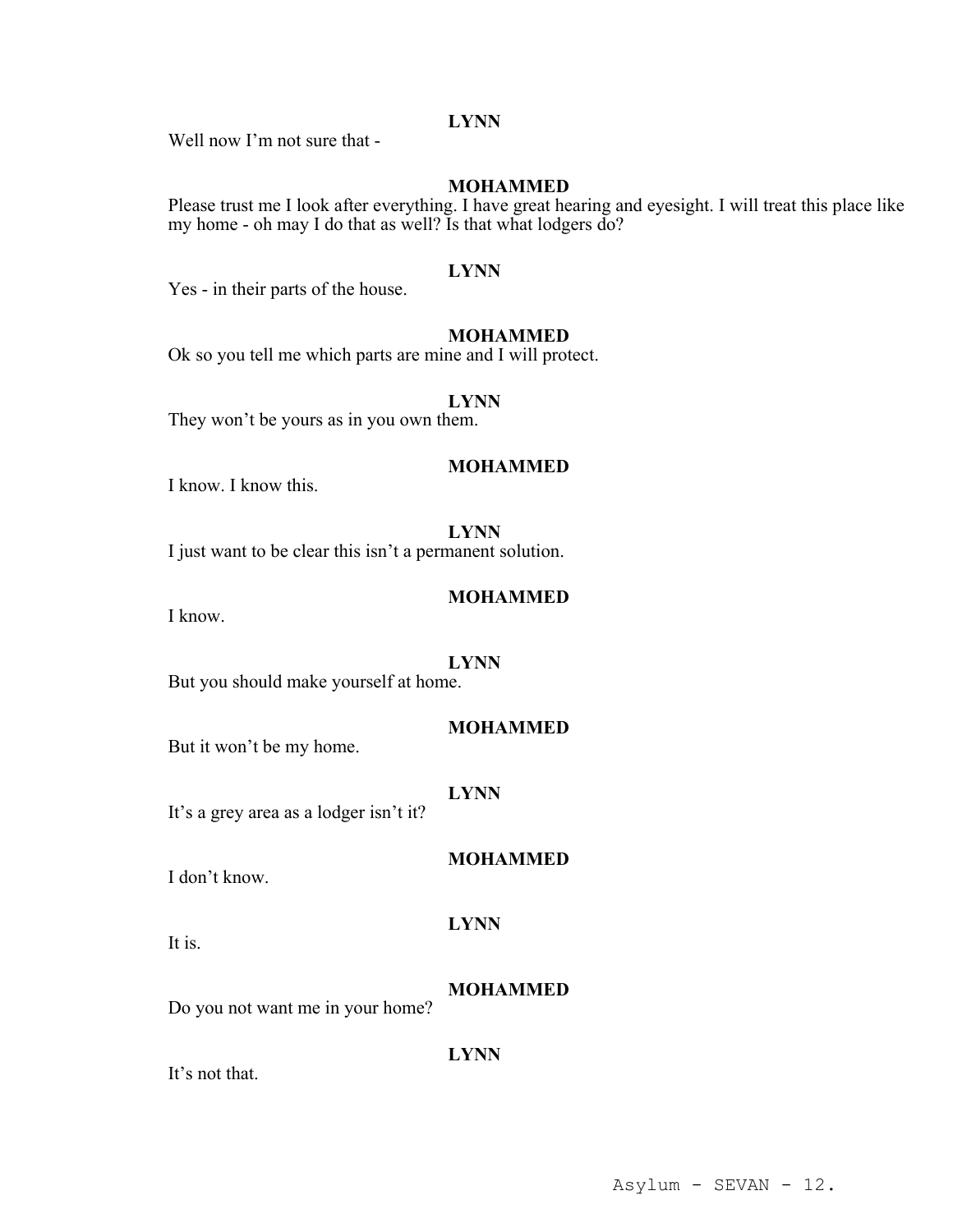**MOHAMMED**

**MOHAMMED**

Then it is?

## **LYNN**

It's just new.

## New for me as well.

#### **LYNN**

I've never - you know - done this.

This?

# **LYNN**

Taken in someone like you?

# **MOHAMMED**

Oh. Oh! Like a man because you were all women in the house.

## **LYNN**

Well I did have a husband.

## **MOHAMMED**

(laughs)

Of course! Stupid!

**LYNN** He's dead now - more's the pity - but I did have one.

## **MOHAMMED**

Of course of course!

## **LYNN**

I meant a refugee.

## **MOHAMMED**

Please don't call me that.

**LYNN** Apologies, I forgot. Asylum Seeker. More PC. Although they do mean the same thing.

## **MOHAMMED**

I am not a refugee.

Asylum - SEVAN - 13.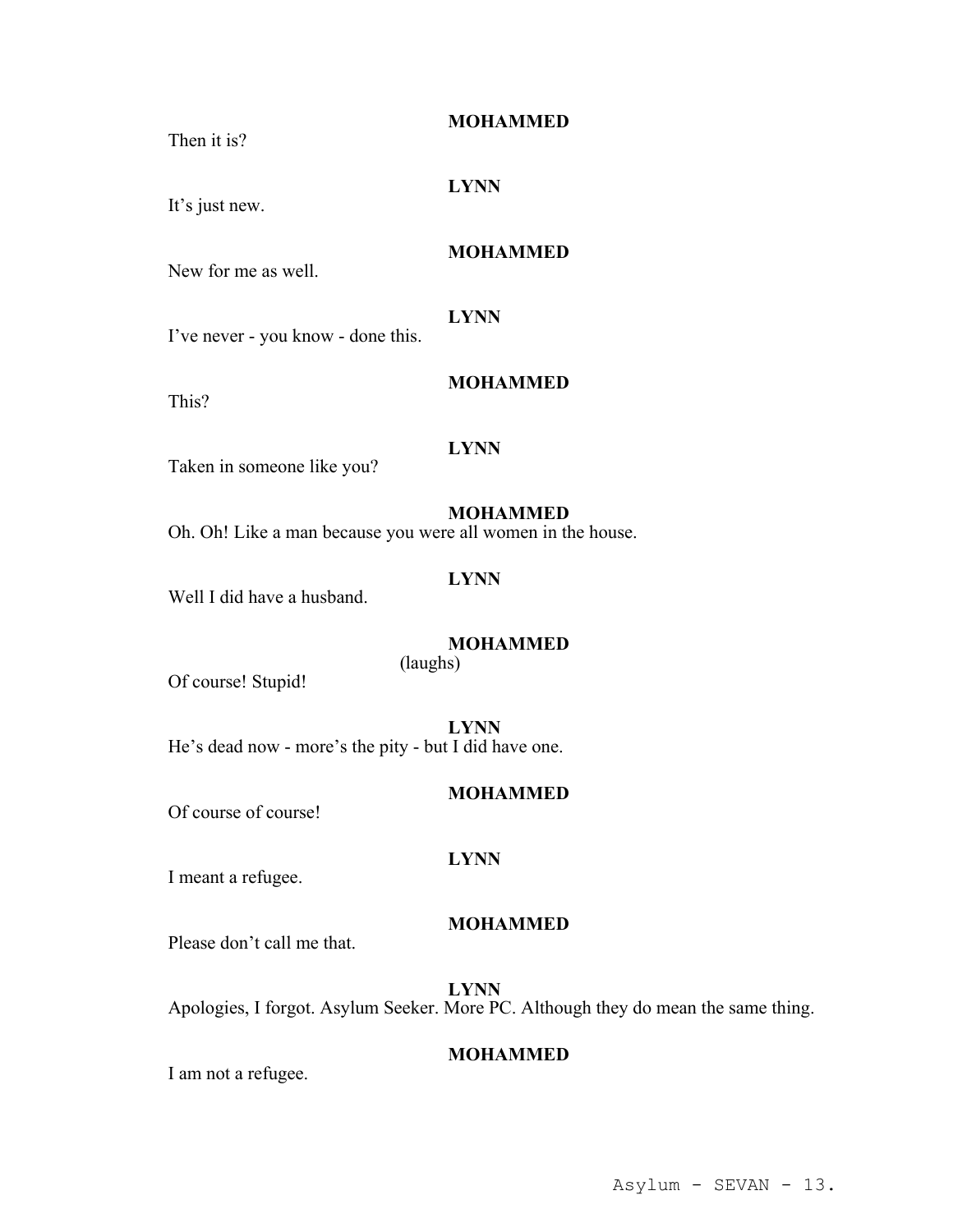I know.

I am not an asylum seeker.

What?

# **MOHAMMED**

**MOHAMMED**

Please don't call me these things.

# **LYNN**

**LYNN**

Well now I am just / confused -

# **MOHAMMED**

I don't like these names do not call me them.

**LYNN** Well I don't much fancy OAP, love, but it's the badge I wear.

**MOHAMMED** But I am not a refugee! I am not an asylum seeker!

## **LYNN**

What are you doing here then?

# **MOHAMMED**

I am a political leader!

# **LYNN**

You're a child.

# I am a man!

# **LYNN**

You can't be more than 19.

# **MOHAMMED**

**MOHAMMED**

I am a man!

## **LYNN** I don't understand the problem with calling you a refuge - asyl - whatever!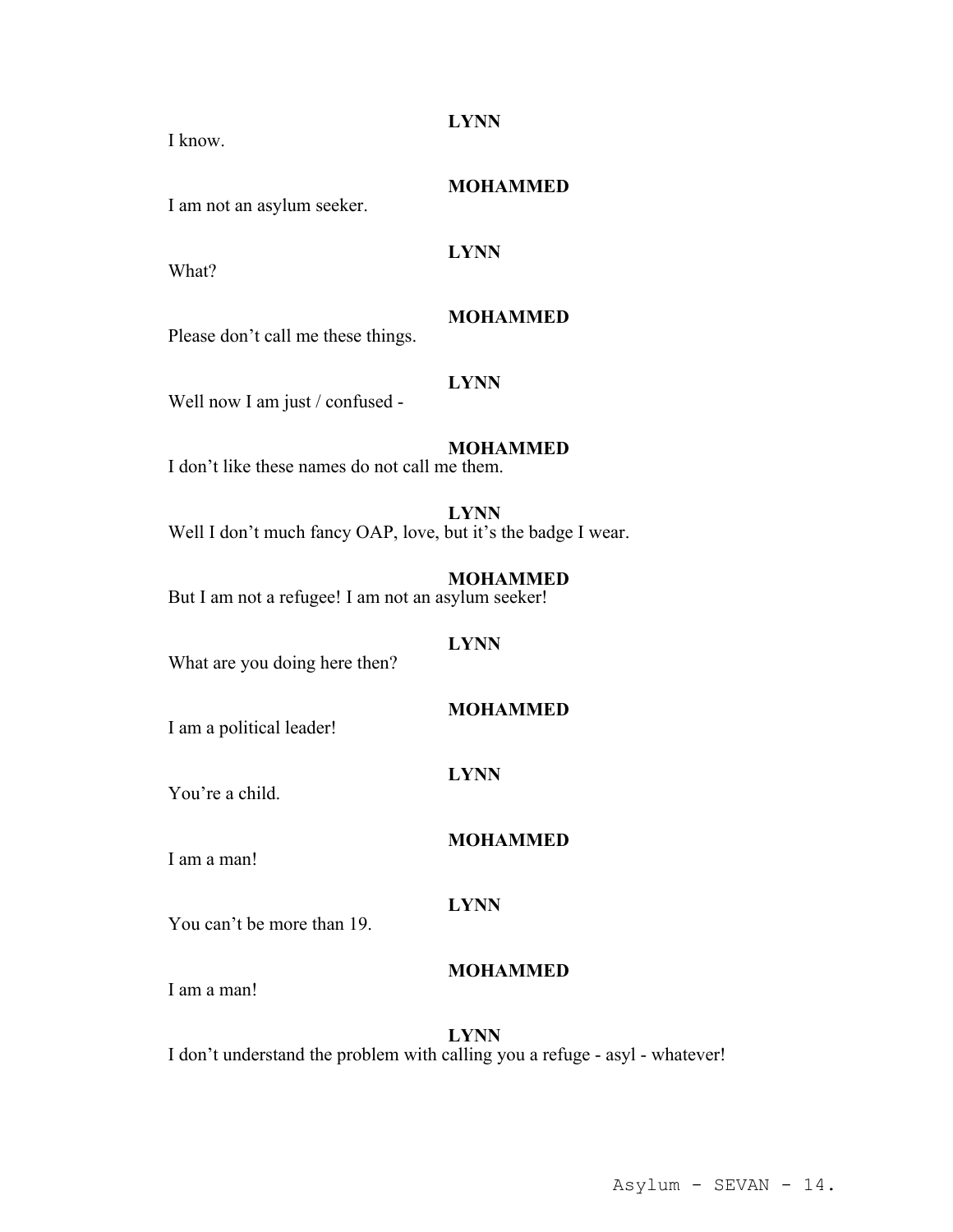My family are very rich! We could buy you up like that.

#### **LYNN**

Well then find your own place to live!

## **MOHAMMED**

Do you want money? Is that why you invite people like me into your home?

#### **LYNN**

I'm doing you a favour - all of you.

#### **MOHAMMED**

All of you who?

#### **LYNN**

Well I can't very well say since I'm not allowed to.

#### **MOHAMMED**

You First World people are all the same - you have no feelings - you're all racists.

## **LYNN**

Not just one minute!

## **MOHAMMED**

Before I come here I was studying oil engineering at Damascus University. I was a college student!

## **LYNN**

Well that's good.

## **MOHAMMED**

Not 'manual labour'.

#### **LYNN**

Oh come now I didn't mean to imply that -

#### **MOHAMMED**

No you just assume. I come into your home and try to treat you like family and you make me feel like dirt.

#### **LYNN**

Yes well we're not family are we? I'm just doing a good deed.

## **MOHAMMED**

Why?

## Asylum - SEVAN - 15.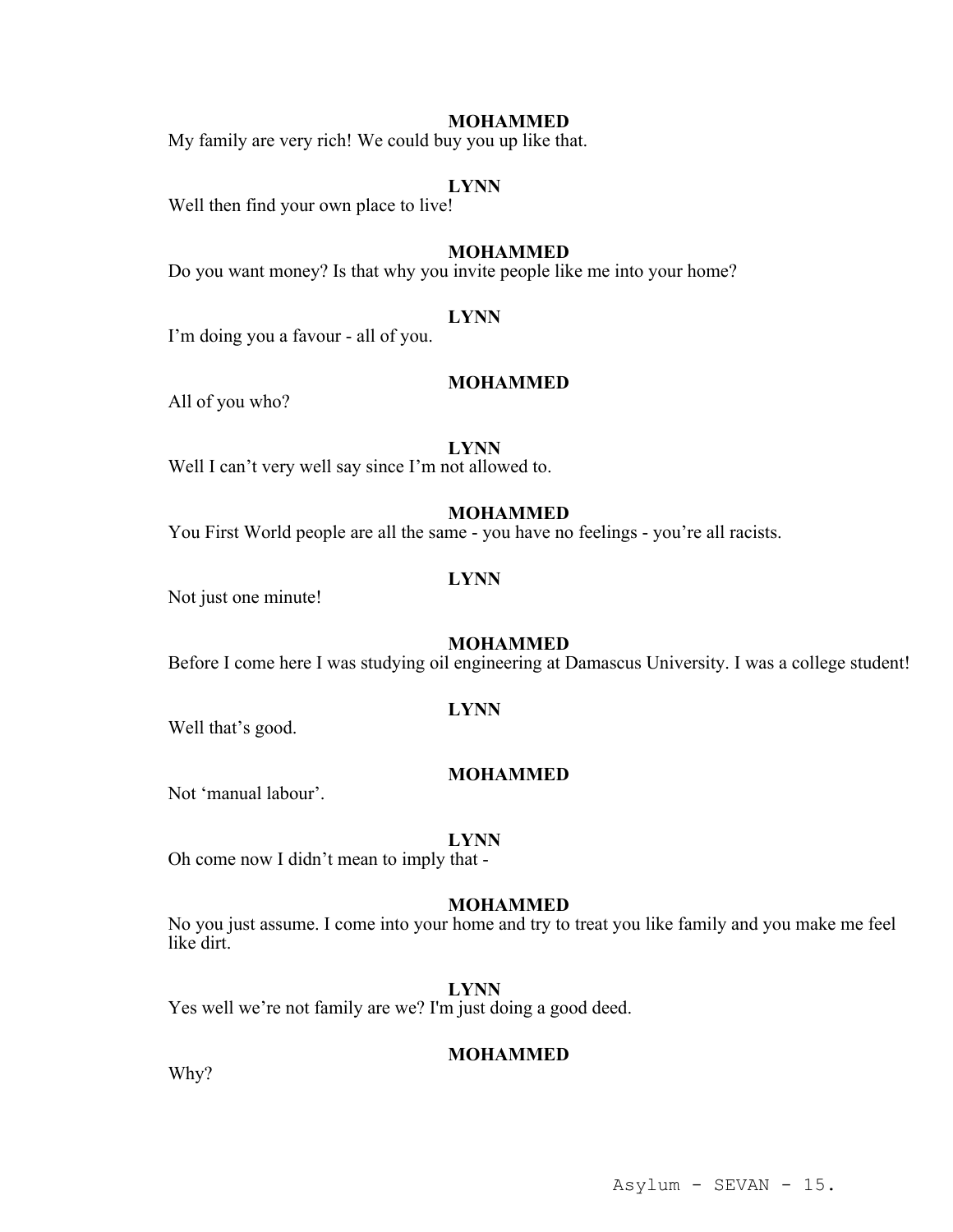| Pardon?                                | <b>LYNN</b>     |
|----------------------------------------|-----------------|
| Why do you do this good deed? For who? | <b>MOHAMMED</b> |
| For you of course.                     | <b>LYNN</b>     |
| A lodger.                              | <b>MOHAMMED</b> |
| Yes.                                   | <b>LYNN</b>     |
| I am a person.                         | <b>MOHAMMED</b> |
| So are lodgers.                        | <b>LYNN</b>     |
| A human.                               | <b>MOHAMMED</b> |

As are we all!

#### **MOHAMMED**

I am not a news story. I am not a refugee. I am not an asylum seeker.

## **LYNN**

**LYNN**

Fine then - educate me - you tell me what you are. Put me in my place.

## **MOHAMMED**

I am a victim. Because my family is rich does not mean I am not a victim. Because we had power does not mean I am not a victim. Because I speak this way does not mean I am not a victim. Do you know I escaped with two doctors, a physicist, and a mechanic? They are also victims. We are victims. You are a victim.

## **LYNN**

(guffawing)

Oh do tell.

## **MOHAMMED**

You are a victim to your assumptions. You want to clean your soul and feel happy about yourself so you open your door to us - but just a little.